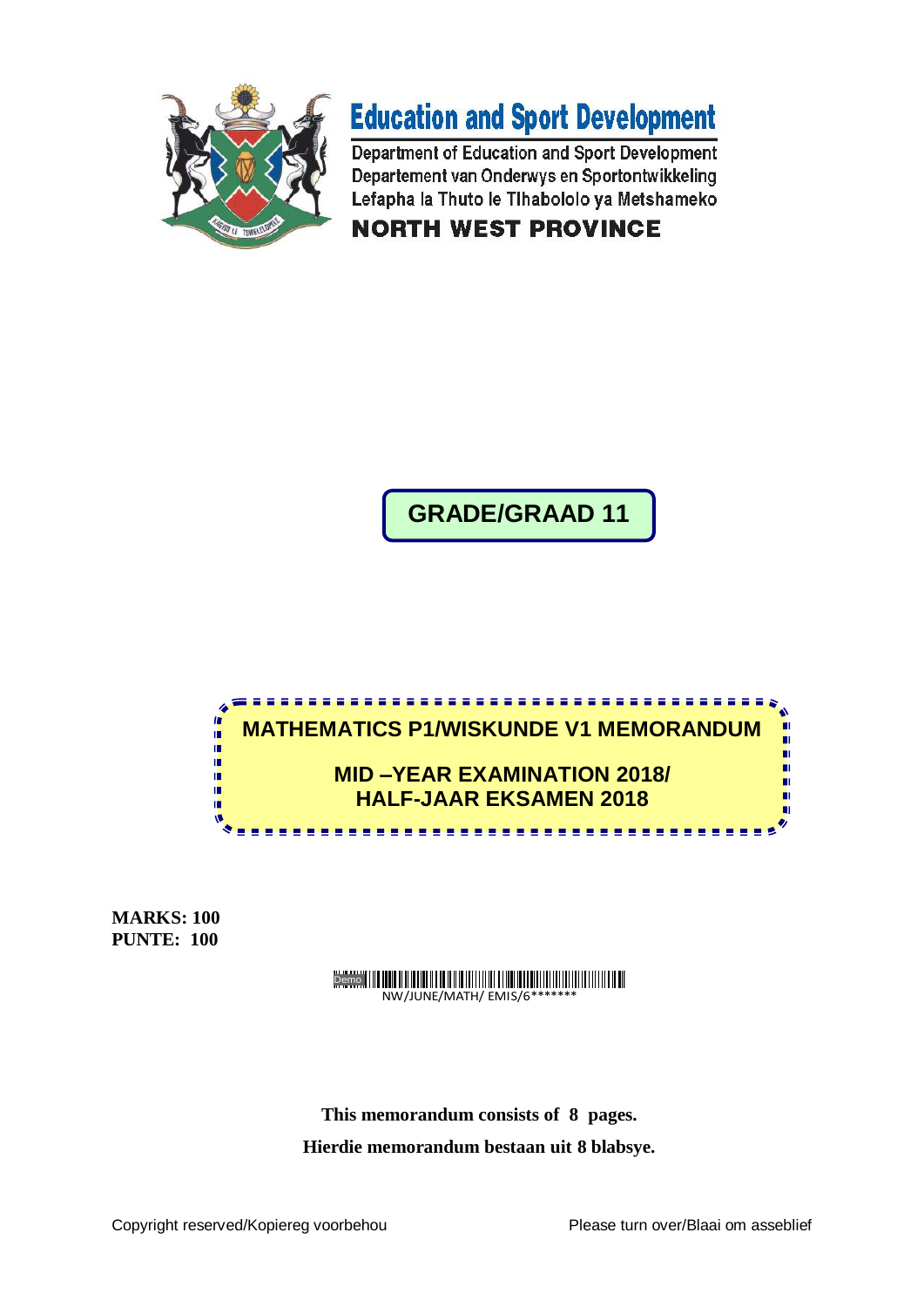**QUESTION/VRAAG 1**

| 1.1.1  | $(3x-1)(x+3)=0$                                    | $\checkmark$ Equating to 0 /                         |
|--------|----------------------------------------------------|------------------------------------------------------|
|        |                                                    | Gelykstelling aan 0                                  |
|        | $x = \frac{1}{3}$ or/of $x = -3$                   | $\checkmark$ Both Answers /                          |
|        |                                                    | Beide antwoorde<br>(2)                               |
| 1.1.2. | $(3x-1)(x+3) = -5$                                 |                                                      |
|        | $3x^2 + 8x + 2 = 0$                                | $\sqrt{3x^2+8x+2}=0$                                 |
|        | $x = \frac{-b \pm \sqrt{b^2 - 4ac}}{2a}$           | $\checkmark$ formula/formule                         |
|        |                                                    | $\checkmark$ sub. into correct formula/              |
|        | $x = \frac{-(8) \pm \sqrt{(8)^2 - 4(3)(2)}}{2(3)}$ | invervanging in korrekte<br>formule                  |
|        | $x = \frac{-8 \pm \sqrt{40}}{6}$                   | $x = \frac{-8 \pm \sqrt{40}}{6}$                     |
|        | $x = -0.28$ or/of $x = -2.39$                      | $\checkmark$ answers/antwoorde<br>(5)                |
| 1.2.1  | $\sqrt{x+2} + x = 4$                               |                                                      |
|        | $\sqrt{x+2}$ = 4 - x                               | $\sqrt{1+x} = 4-x$                                   |
|        | $x + 2 = 16 - 8x + x^2$<br>$x^2-9x+14=0$           | $\checkmark$ squaring/kwadrering                     |
|        | $(x-7)(x-2) = 0$                                   | $\checkmark$ standard form/standaard                 |
|        | $x = 7$ N/A/ N.V.T or/of $x = 2$                   | vorm                                                 |
|        |                                                    | $\checkmark$ factors/faktore                         |
|        |                                                    | $\checkmark$ answer/antwoord<br>(5)                  |
| 1.2.2  | $4(x^2 - x) - \frac{2}{x^2 - x} = 7$               |                                                      |
|        | Let/Laat $x^2 - x = k$                             | $\checkmark$ $x^2$ -x = k                            |
|        | $4k - \frac{2}{k} = 7$                             | $\checkmark$ std form in k /stdvorm in k             |
|        | $4k^2 - 7k - 2 = 0$                                | $\checkmark$ factors/faktore                         |
|        |                                                    |                                                      |
|        | $(4k+1)(k-2) = 0$                                  | $\checkmark$ vales of <i>k</i> /waardes van <i>k</i> |

#### Demo

NW/JUNE/MATH/ EMIS/6\*\*\*\*\*\*\*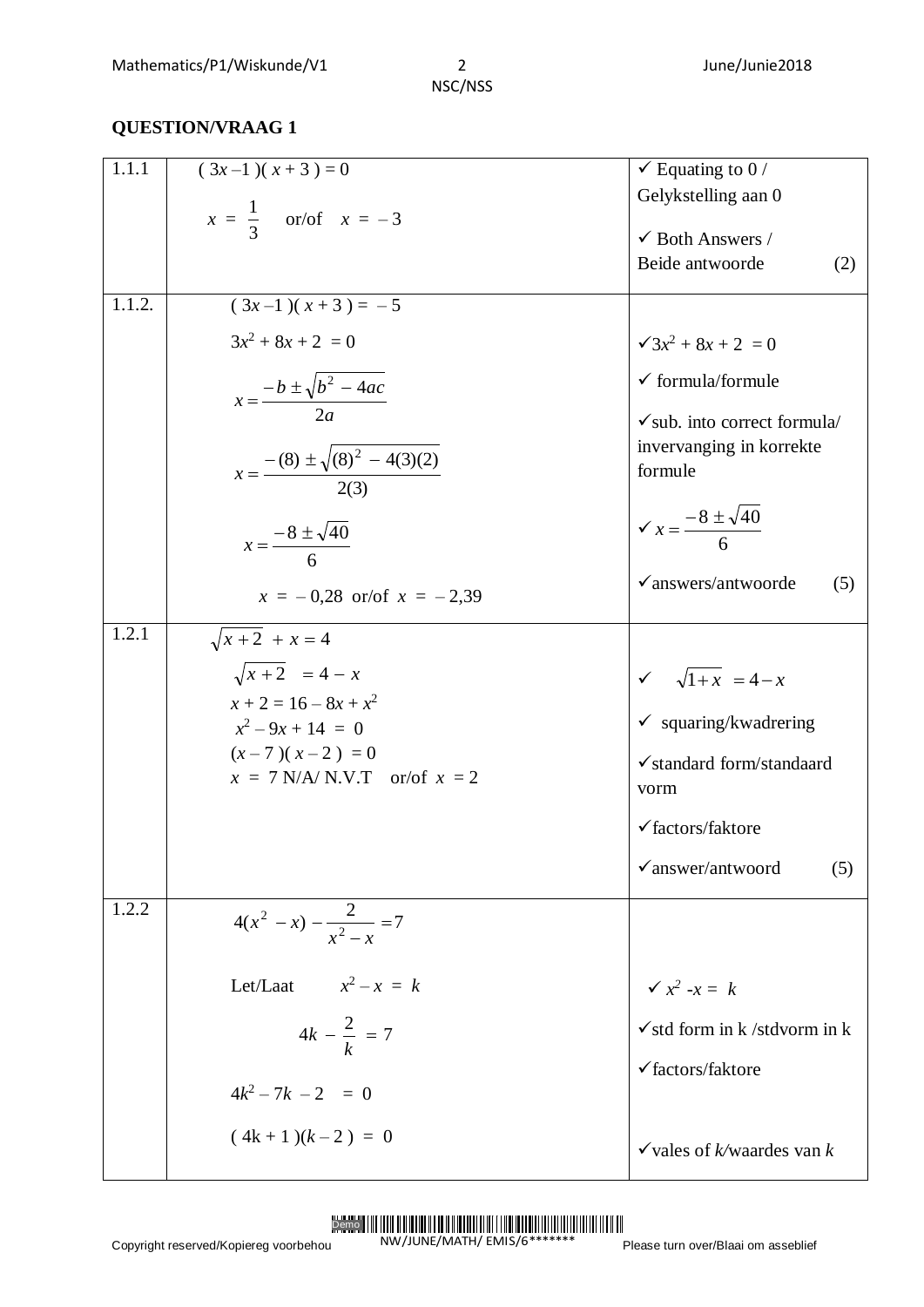|       | $k = -\frac{1}{4}$ or / of $k = 2$                                                      |                                                            |
|-------|-----------------------------------------------------------------------------------------|------------------------------------------------------------|
|       | $x^{2} - x = -\frac{1}{4}$ or / of $x^{2} - x = 2$                                      | $\checkmark$ 2 eqs. in $x/2$ vgl's in x                    |
|       | $4x^2-4x + 1 = 0$ or/of $x^2-x-2=0$<br>$(2x-1)(2x-1) = 0$ or/of $(x-2)(x+1) = 0$        | $\sqrt{\sqrt{3}}$ values of x/<br>3 waardes van $x$<br>(7) |
|       | $x = \frac{1}{2}$ or/ of $x = 2$ or/ of $x = -1$                                        |                                                            |
| 1.2.3 | $3^{x-2}+3^{x+1}=28$<br>$3^{x}(3^{-2}+3^{1})=28$<br>$3^{x}\left(\frac{28}{9}\right)=28$ | $\checkmark$ taking CF outside/<br>faktorisering van GF    |
|       | $3^x = 9$                                                                               | $\checkmark$ simplification/<br>vereenvoudiging            |
|       | $3^x = 3^2$                                                                             | $\sqrt{3^x} = 9$                                           |
|       | $x = 2$                                                                                 | $\checkmark$ answer/antwoord<br>(4)                        |
| 1.2.4 | $x^2 \leq 4x$<br>$x^2 - 4x \le 0$                                                       | $\sqrt{x^2-4x} \leq 0$<br>$\checkmark$ factors/faktore     |
|       | $\mathbf 0$<br>$x(x-4) \leq 0$                                                          | $\checkmark$ end values/kritieke waardes                   |
|       | $0 \leq x \leq 4$                                                                       | $\checkmark$ notation/notasie<br>(4)                       |
| 1.3   | $x-3-y=0$ and/en $xy = -2$                                                              |                                                            |
|       | $x = y + 3$                                                                             | $\checkmark$ $x = y + 3$                                   |
|       | $(y + 3)y = -2$                                                                         | $\checkmark$ sub. of/inverv van x                          |
|       | $y^2 + 3y + 2 = 0$                                                                      | $\checkmark$ std form/std vorm                             |
|       | $(y + 2)(y + 1) = 0$                                                                    | √factors/faktore                                           |
|       | $y = -2$ or/of $y = -1$                                                                 | $\checkmark$ y values/y-waardes                            |
|       | $x = -2 + 3 = 1$ or/of $x = -1 + 3 = 2$                                                 | $\checkmark$ $\checkmark$ $\chi$ values/x-waardes<br>(7)   |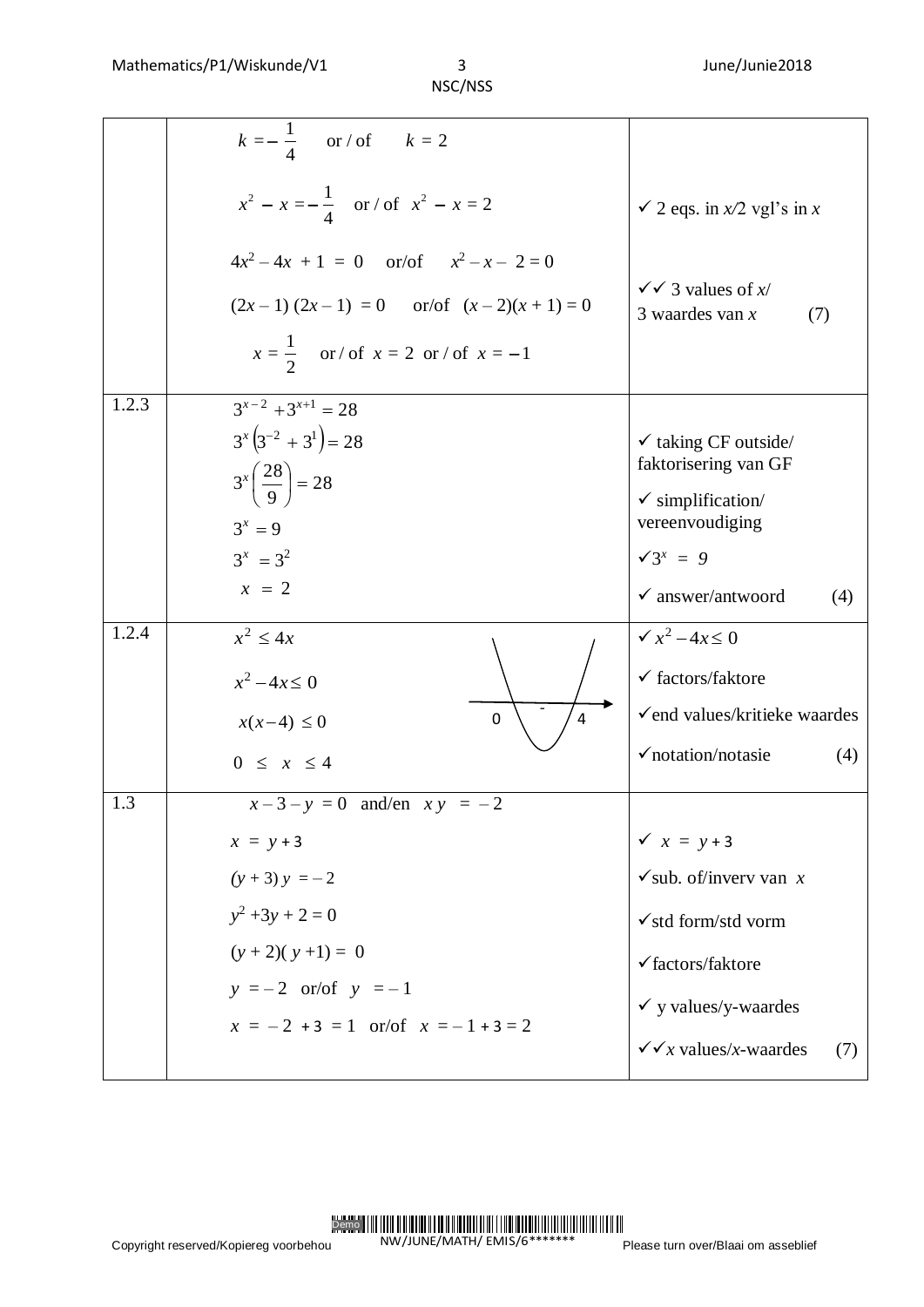## **QUESTION/VRAAG 2**

| 2.1   | $x = 3 \pm \sqrt{18 - 2a^2}$                                                                                                         |                                                                                                                                             |  |
|-------|--------------------------------------------------------------------------------------------------------------------------------------|---------------------------------------------------------------------------------------------------------------------------------------------|--|
|       | For equal roots/Vir gelyke wortels, $\Delta = 0$<br>$18-2a^2=0$                                                                      | $\checkmark \Delta = 0$<br>$\sqrt{18-2a^2}=0$                                                                                               |  |
|       | $a^2=9$<br>$a = \pm 3$                                                                                                               | $\checkmark$ $a = \pm 3$<br>(3)                                                                                                             |  |
| 2.2.1 | $(a + 3)^2 + 12$<br>$(a + 3)^2$ is always positive /is altyd positief<br>$(a + 3)^2 + 12$ will also positive/sal altyd positief wees | $\checkmark \Delta \geq 0$<br>$\checkmark$ Roots are real/<br>Wortels is reëel<br>(2)                                                       |  |
|       | Roots are real / Wortels is reeel                                                                                                    |                                                                                                                                             |  |
| 2.2.3 | $-4(a-b)^{2} < 0$<br>Roots are non-real / Wortels in nie-reëel                                                                       | $\sqrt{-4(a-b)^2} < 0$<br>$\checkmark$ Roots are non-real /<br>Wortels is nie-reëel<br>(2)<br>NB: Accept Irrational/<br>Aanvaar Irrasionaal |  |

### **QUESTION/VRAAG 3**

| 3.1.1 | $4\sqrt{\frac{3^a \cdot 9^{a+1}}{27^{a+2}}}$ = $4\sqrt{\frac{3^a \cdot 3^{2(a+1)}}{3^{3(a+2)}}}$<br>= $4\sqrt{3^{3a+2-3a-6}}$<br>= $4\sqrt{3^{-4}}$<br>$=\frac{1}{3}$ | $\sqrt[4]{\frac{3^a \cdot 3^{2(a+1)}}{3^{3(a+2)}}}$<br>$\sqrt[4]{\frac{4}{3^{3a+2-3a-6}}}$<br>$\checkmark$ answer / antwoord                           | (3) |
|-------|-----------------------------------------------------------------------------------------------------------------------------------------------------------------------|--------------------------------------------------------------------------------------------------------------------------------------------------------|-----|
| 3.1.2 | $\frac{2^{x+3}-3.2^{x-1}}{2^{x-2}}=\frac{2^x(8-3.2^{-1})}{2^x\cdot 2^{-2}}$<br>$=\frac{8-\frac{3}{2}}{\frac{1}{4}}$<br>$= 26$                                         | $\checkmark$ taking common factor<br>outside / faktorisering<br>gemeensk faktor<br>$\frac{8-\frac{3}{2}}{\frac{1}{4}}$<br>$\checkmark$ answer/antwoord | (3) |

#### Demo NW/JUNE/MATH/ EMIS/6\*\*\*\*\*\*\*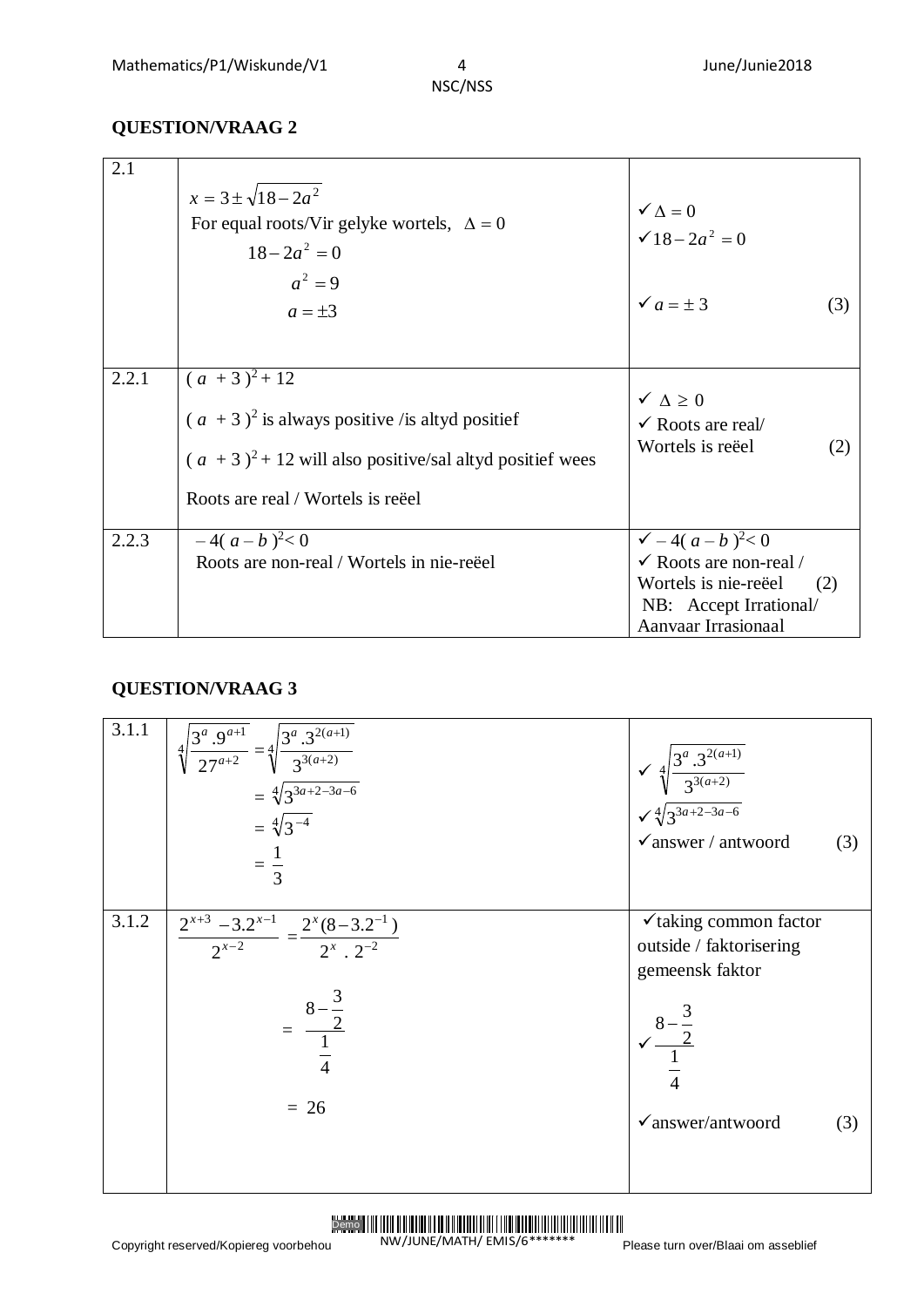| 3.2 | $10^{x+3} = 10^x \cdot 10^3$             | $\times 10^{x}$ .10 <sup>3</sup>                             |
|-----|------------------------------------------|--------------------------------------------------------------|
|     | $= 1.7 \times 1000$                      |                                                              |
|     | $= 1700$                                 | $\checkmark$ answer/antwoord<br>(2)                          |
| 3.3 | $2.9^a + 3.2^{-b} = 2.3^{2a} + 3.2^{-b}$ | $\sqrt{3}^{2a}$                                              |
|     | $= 2.(p)^{2} + 3.(q)^{-1}$               | $\checkmark$ sub of p and q./<br>Invervanging van $p$ en $q$ |
|     | $=2p^2+\frac{3}{q}$                      | $\sqrt{2p^2+\frac{3}{a}}$<br>(3)                             |

# **QUESTON/VRAAG 4**

| 4.1 | 4:9: x:37<br>5 $x - 9$ 37-x                                                                             | $\checkmark$ correct first differences/<br>korrekte eerste verskille                               |
|-----|---------------------------------------------------------------------------------------------------------|----------------------------------------------------------------------------------------------------|
|     | $x - 14$ 46-2x                                                                                          | $\checkmark$ second differences /<br>tweede verskille                                              |
|     | $x - 14 = 46 - 2x$<br>$x = 20$                                                                          | $\checkmark$ answer / antwoord<br>(3)                                                              |
| 4.2 | $3a + b = 5$ $a+b+c=4$<br>$2a=6$<br>$3 \cdot 3 + b = 5$ $3 + (-4) + c = 4$<br>$a=3$<br>$b = -4$ $c = 5$ | $\checkmark$ value of/waarde van a<br>$\checkmark$ value of/waarde van b<br>√value of/waarde van c |
|     | $T_n = an^2 + bn + c$<br>$=3n-4n+5$                                                                     | $\checkmark$ answer/antwoord<br>(4)                                                                |
| 4.3 | $3n^2-4n + 5 = 212$<br>$3n^2 - 4n - 207 = 0$                                                            | $\checkmark$ equating to 212 /<br>gelykstelling aan 212                                            |
|     | $n = \frac{4 \pm \sqrt{16 - 4(3)(-207)}}{6}$                                                            | $\checkmark$ standard form/std vorm                                                                |
|     | = 9 or/ of $\frac{-23}{3}$                                                                              | $\checkmark$ values of/waardes van <i>n</i>                                                        |
|     | $n = 9$                                                                                                 | $\checkmark$ answer/antwoord<br>(4)                                                                |

#### Demo NW/JUNE/MATH/ EMIS/6\*\*\*\*\*\*\*

Please turn over/Blaai om asseblief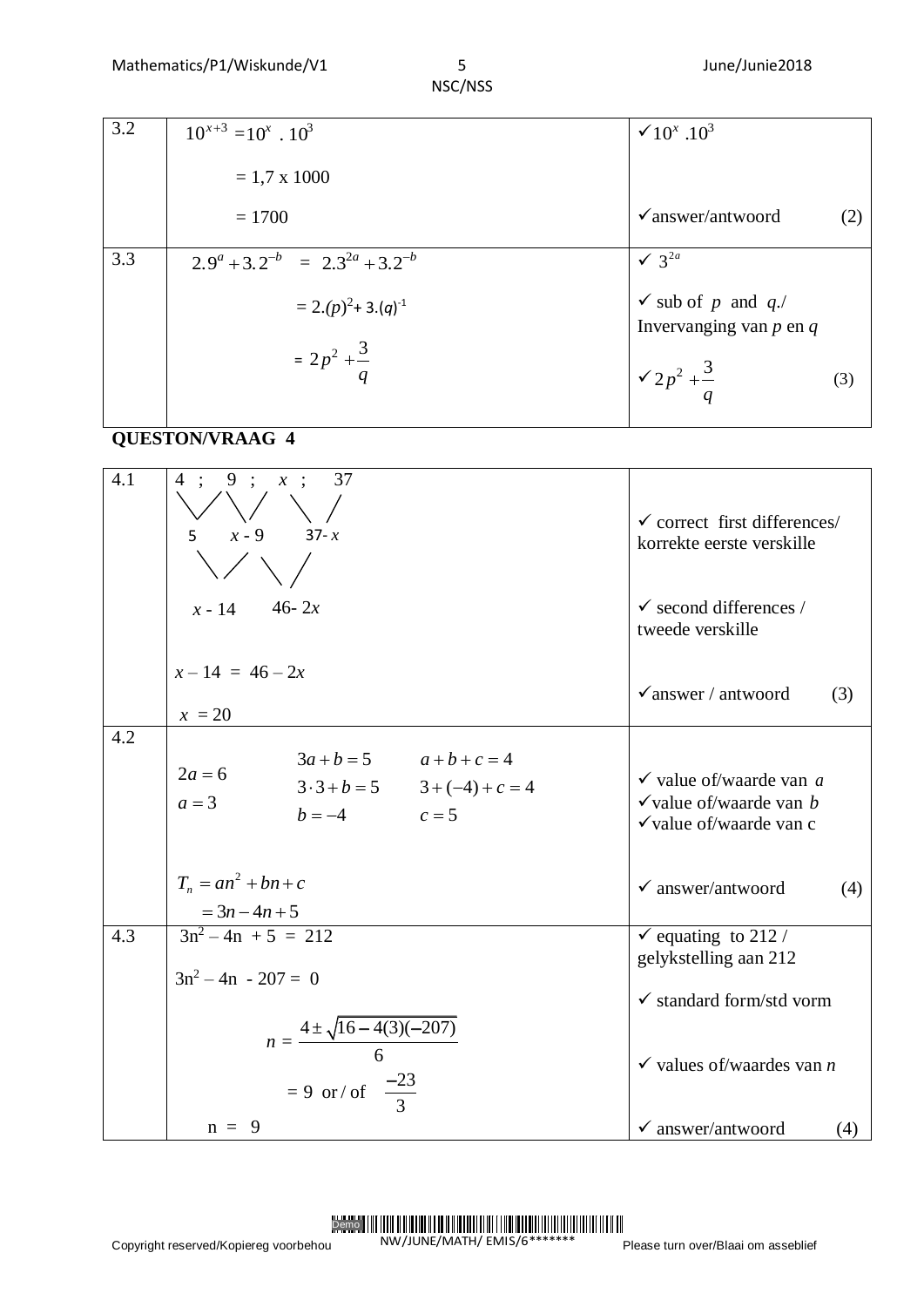# **QUESTION/VRAAG 5**

| 5.1.1 | $i_{eff} = \left(1 + \frac{i}{m}\right)^m - 1$                               | $\checkmark$ formula/formule                                                                     |  |
|-------|------------------------------------------------------------------------------|--------------------------------------------------------------------------------------------------|--|
|       | $=\left(1+\frac{0.075}{12}\right)^{12}$ -1                                   | $\checkmark$ correct sub. into formula/<br>korrekte inverv. in formule                           |  |
|       | $= 0.07763259$                                                               |                                                                                                  |  |
|       | Rate/Koers = $7,76%$                                                         | $\checkmark$ answer /antwoord<br>(3)                                                             |  |
| 5.1.2 | $A = P(1+i)^n$                                                               | √formula/formule                                                                                 |  |
|       | $=120000\left(1+\frac{0.075}{12}\right)$ <sup>4×12</sup><br>$= R 161831,90$  | $\checkmark$ sub. into the formula/<br>inverv. in formule<br>$\sqrt{a}$ nswer/antwoord<br>(3)    |  |
| 5.2   | $A = P(1-i)^n$                                                               | $\checkmark$ formula/formule                                                                     |  |
|       | $= 80000(1-0.12)^{3}$<br>$=$ R54517,76                                       | $\checkmark$ sub. into the formula/<br>inverv. in formule<br>$\checkmark$ answer/antwoord<br>(3) |  |
| 5.3   |                                                                              |                                                                                                  |  |
|       | $x(1+\frac{0.12}{4})^{12} (1+\frac{0.14}{6})^4 = 95000$                      | $\sqrt{\left(1+\frac{0.12}{4}\right)^{12}}$                                                      |  |
|       | $x\left(1+\frac{0.12}{4}\right)^{12}\left(1+\frac{0.14}{2}\right)^{4}=95000$ | $\sqrt{\left(1+\frac{0.14}{2}\right)^4}$                                                         |  |
|       | $x(1,868881682) = 95000$                                                     | $\checkmark$ equating to/gelykstelling                                                           |  |
|       | $x = R5083254$                                                               | aan 95000                                                                                        |  |
|       |                                                                              | $\checkmark$ 1,868881682                                                                         |  |
|       |                                                                              | $\checkmark$ answer/antwoord<br>(5)                                                              |  |

## **QUESTION/VRAAG 6**

| 6.1 | $g(x) = \frac{a}{x-2} + 6$                    |                                                                                                                                                              |
|-----|-----------------------------------------------|--------------------------------------------------------------------------------------------------------------------------------------------------------------|
|     | $\frac{u}{2}$ + 6<br>$\frac{1}{\frac{5}{-2}}$ | $\checkmark$ value of/waarde van p<br>$\checkmark$ value of/waarde van $q$<br>$\checkmark$ value of/waarde van a<br>$\checkmark$ equation/vergelyking<br>(4) |
|     | $a = -3$                                      |                                                                                                                                                              |

#### Demo

NW/JUNE/MATH/ EMIS/6\*\*\*\*\*\*\*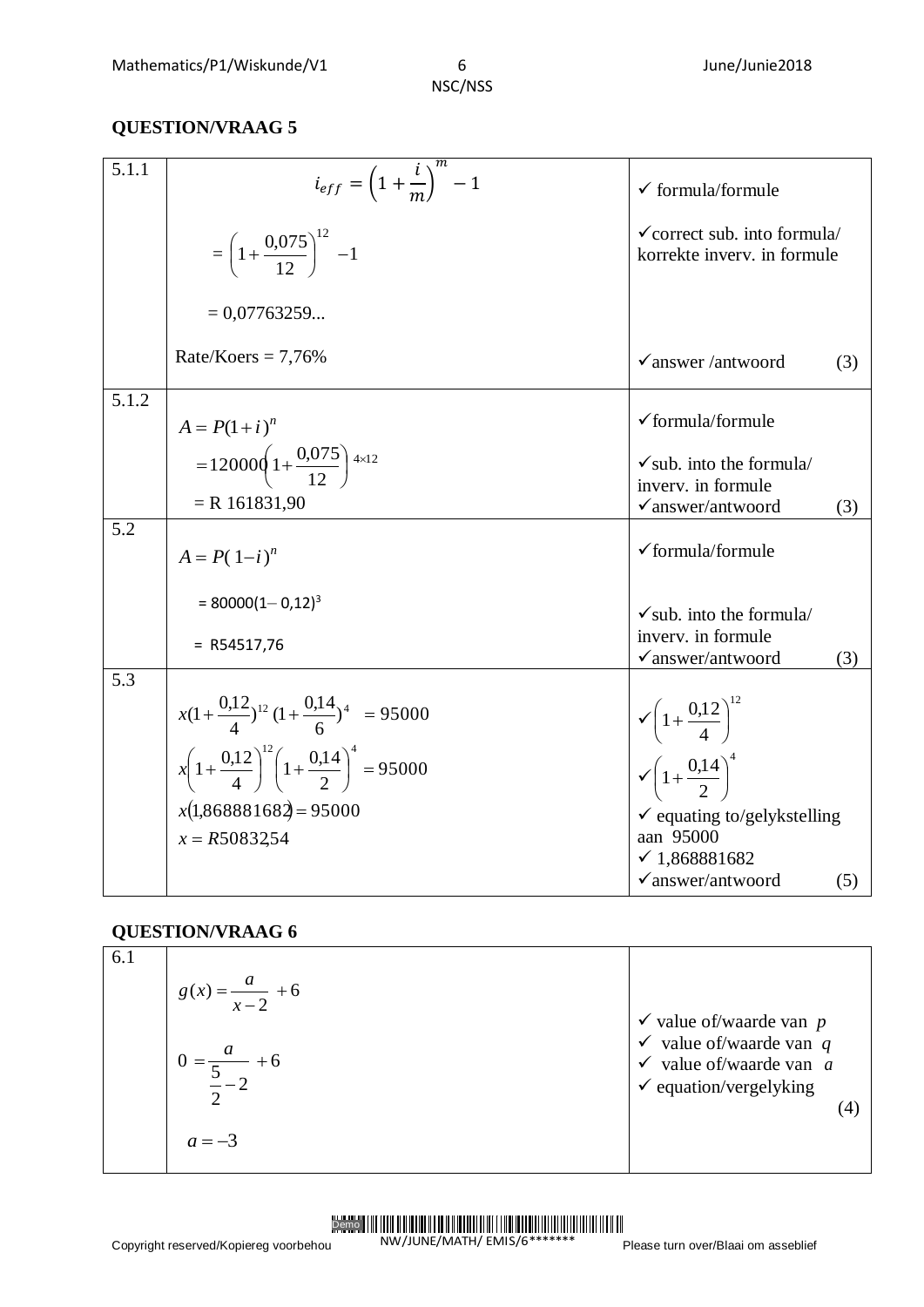|     | $g(x) = \frac{-3}{x-2} + 6$    |                                                                                               |
|-----|--------------------------------|-----------------------------------------------------------------------------------------------|
| 6.2 | $x \in R$ , $x \neq 2$         | $\checkmark$ answer/antwoord                                                                  |
| 6.3 | $2 < x \leq \frac{5}{2}$       | $\checkmark$ end points/kritieke waardes<br>$\checkmark$ correct notation/korrekte<br>notasie |
| 6.4 | $F\left(\frac{3}{2};12\right)$ | $\checkmark$ x coordinate/koördinaat<br>$\checkmark$ y coordinate/koördinaat                  |

## **QUESTION/VRAAG 7**

|                                                                                                                               | $\frac{g(x) = \frac{b}{x-2} + 6}{x \in R, \quad x \neq 2}$                         |                                                                                     |                                                                                           |
|-------------------------------------------------------------------------------------------------------------------------------|------------------------------------------------------------------------------------|-------------------------------------------------------------------------------------|-------------------------------------------------------------------------------------------|
| 6.2                                                                                                                           |                                                                                    |                                                                                     | $\checkmark$ answer/antwoord<br>(1)                                                       |
| 6.3                                                                                                                           | $2 < x \leq \frac{5}{2}$                                                           | notasie                                                                             | $\checkmark$ end points/kritieke waardes<br>$\checkmark$ correct notation/korrekte<br>(2) |
| 6.4                                                                                                                           | $F\left(\frac{3}{2};12\right)$                                                     | $\checkmark$ x coordinate/koördinaat<br>$\checkmark$ y coordinate/koördinaat<br>(2) |                                                                                           |
|                                                                                                                               | <b>QUESTION/VRAAG 7</b>                                                            |                                                                                     |                                                                                           |
| 7.1.1                                                                                                                         | $y = -4$                                                                           |                                                                                     | $\checkmark$ y = -4                                                                       |
| 7.1.2                                                                                                                         | $f(x) = 2^{x-1} - 4$<br>$0 = 2^{x-1} - 4$<br>$2^{x-1} = 2^2$<br>$x = 3$<br>(3 ; 0) |                                                                                     | $\checkmark$ making/maak<br>$y = 0$<br>$\checkmark$ $2^2$<br>$\checkmark$ $x=3$           |
|                                                                                                                               |                                                                                    |                                                                                     | (3)                                                                                       |
| 7.1.3                                                                                                                         | y-intercept /y-afsnit<br>$y = y = 2^{0-1} - 4 = \frac{-7}{2}$<br>$\overline{2}$    |                                                                                     | $\checkmark$ y-int/y-afsnit                                                               |
|                                                                                                                               | 3<br>2                                                                             |                                                                                     | $\sqrt{x}$ -int/x-afsnit                                                                  |
|                                                                                                                               | $-1$<br>$-3$<br>$-2$<br>0<br>$\hat{z}$<br>$\overline{4}$<br>1<br>-1<br>$-2$        |                                                                                     | $\checkmark$ shape(increasing)/<br>vorm(stygend)                                          |
|                                                                                                                               | $-3$                                                                               |                                                                                     | $\checkmark$ asymptote /<br>asimptote<br>(4)                                              |
| $\frac{1}{2}$<br>NW/JUNE/MATH/ EMIS/6 *******<br>Copyright reserved/Kopiereg voorbehou<br>Please turn over/Blaai om asseblief |                                                                                    |                                                                                     |                                                                                           |

#### Demo NW/JUNE/MATH/ EMIS/6\*\*\*\*\*\*\*